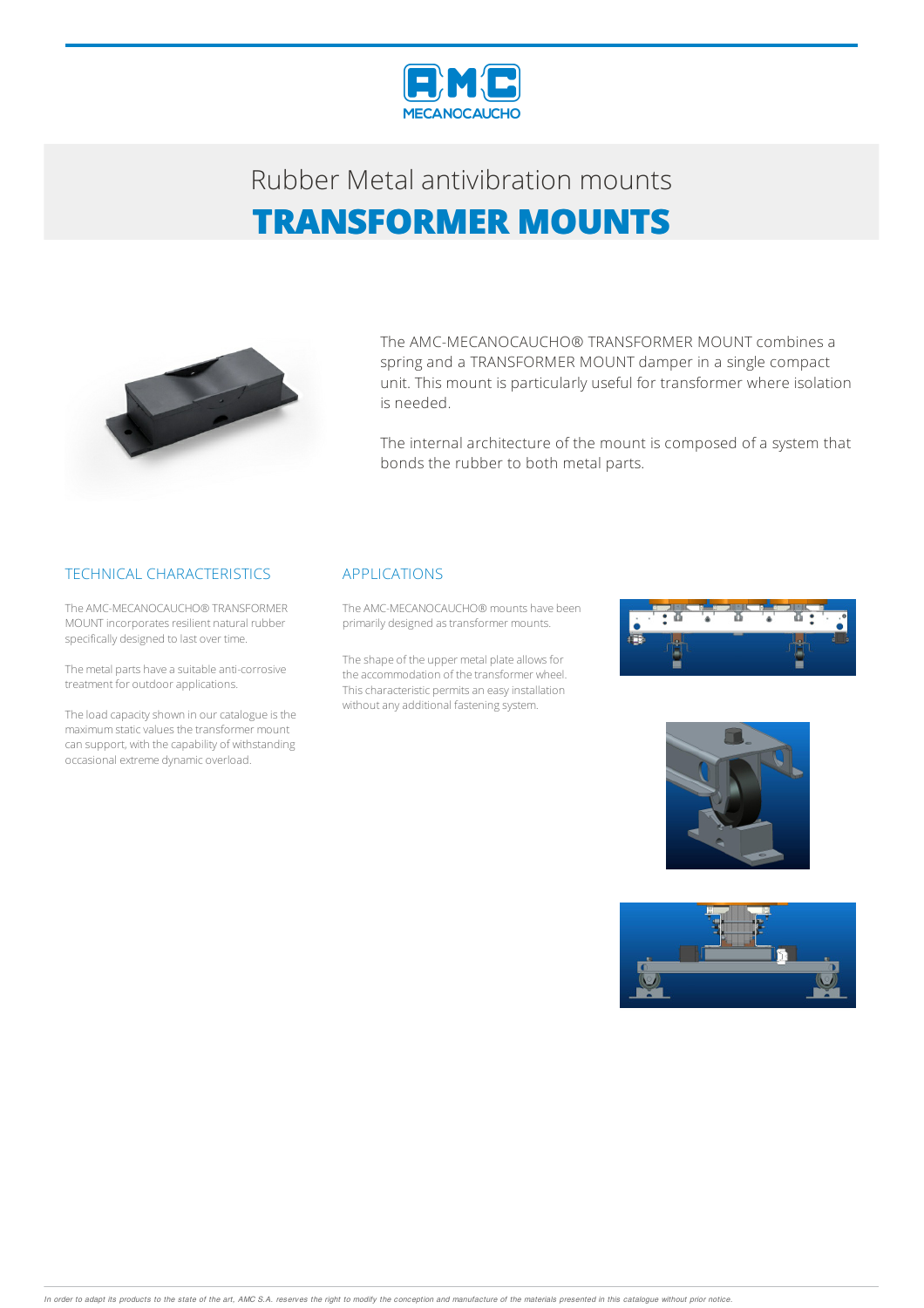

## Rubber Metal antivibration mounts **TRANSFORMER MOUNTS**

#### DRAWINGS





### DIMENSIONS

| Type l | (mm.) | (mm) | mm.     | mm. | mm. | mm. | mm. | п<br>(mm.) | <b>Weight</b> | Max. Load<br>(kg.) | Code'  |
|--------|-------|------|---------|-----|-----|-----|-----|------------|---------------|--------------------|--------|
| Small  | 190   | 230  | --<br>◡ | . . | 70  | 150 |     | 60         | 2600          | 800                | 148301 |
| Large  | 290   | 330  | 88      | . . | 100 | 250 |     | 70         | 5800          | 3000               | 4831   |